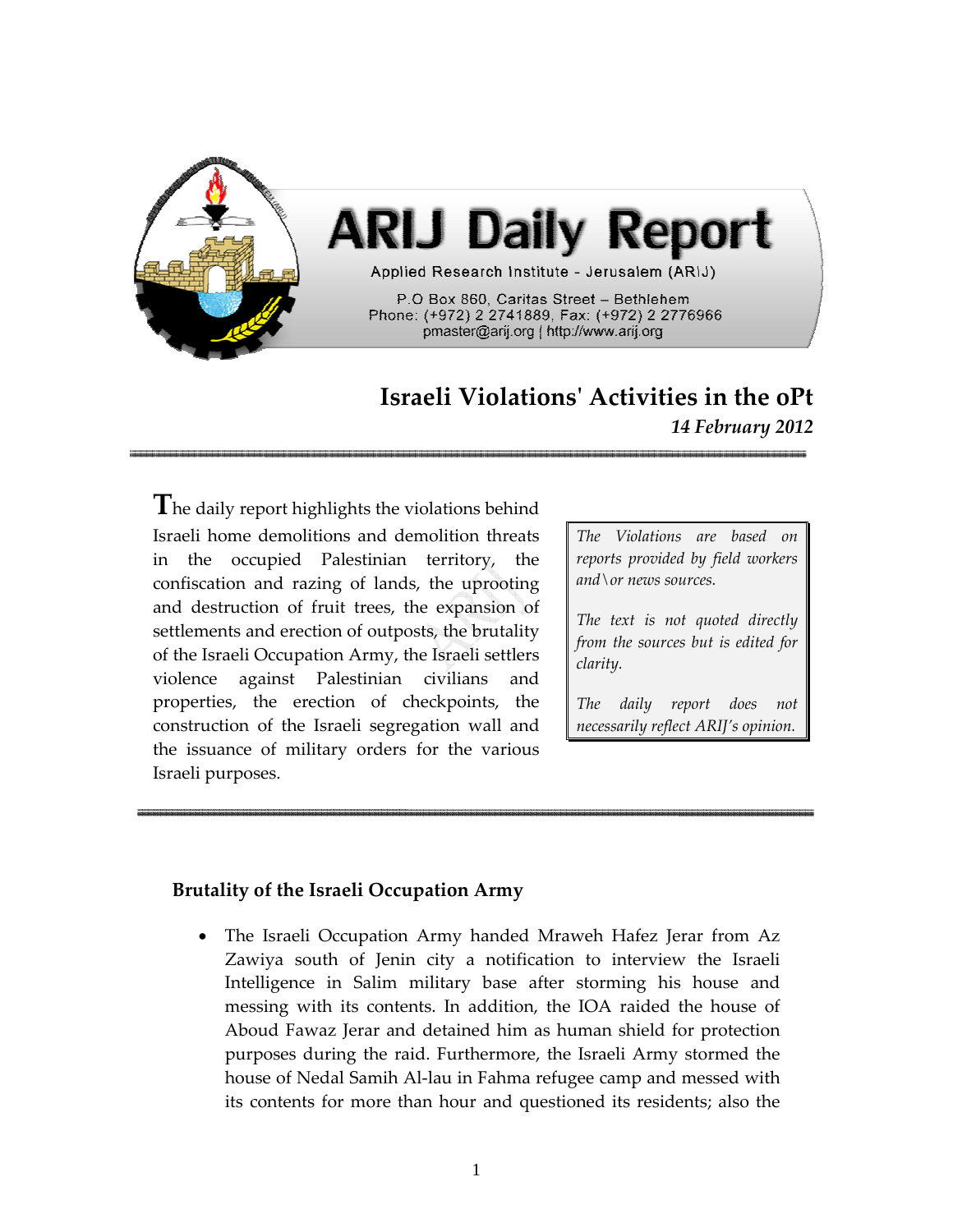soldiers staged into Kafer Ra'i town and 'Anza village and patrolled its army vehicles in the streets.

- The Israeli Occupation Army raided 'Azzun town east of Qalqilyah and arrested Rami Samih Abu Hana (19 years old) and Bahʹa Al‐Deen Samir Salim (19 years old) from their houses. It is worth to mention that the detainees were released in Shalit deal.
- The Israeli Occupation Army raided the house of Jayyus town mayor east of Qalqilyah city; Mohammad Jaber and messed with its contents and beat his mother Majeda Jaber (56 years old).
- The Israeli Supreme Court issued a preliminary ruling, forbidding Burin village mosque south of Nablus city from using loud speakers and even from using lights on the mosque's minaret. The ruling was made after an extremist right‐wing settlers group submitted photographs proving the mosque was renovated, and that lights and loudspeakers were installed despite a court ruling made nearly 18 months ago forbidding further constructions and renovations.
- The Israeli Army raided Al Mughayyir village north Ramallah city and arrested 4 Palestinian citizens after raiding their houses. The arrestees are; Bayan Talal Naʹsan, Walid Abd Al Qader Abu ʹAliya, Mussa Bashir Mohamad and Khalid Mazen Haj Mohamad, all are students at the Birzeit University.
- The Israeli Occupation Army arrested the Palestinian fisherman; Ahmad Zayed from his boat near Beit Lahiya town north of Gaza strip.

## **House Demolition & Demolition Threats**

Representatives of the so-called Israeli "Natural Gardens" Authority, accompanied with the Israeli police demolished part of a cement fence, barbered wires and a gate around the land of Samir Faroji in As Suwwana neighborhood, in Jabal Al‐Zaytoun area in Jerusalem city. An Israeli truck put the mounds of dirt in the 5‐dunums lands. In addition, the Israeli bulldozers demolished a room and a retaining wall, and confiscated a refrigerator and destroyed the building stones without pre-notification.